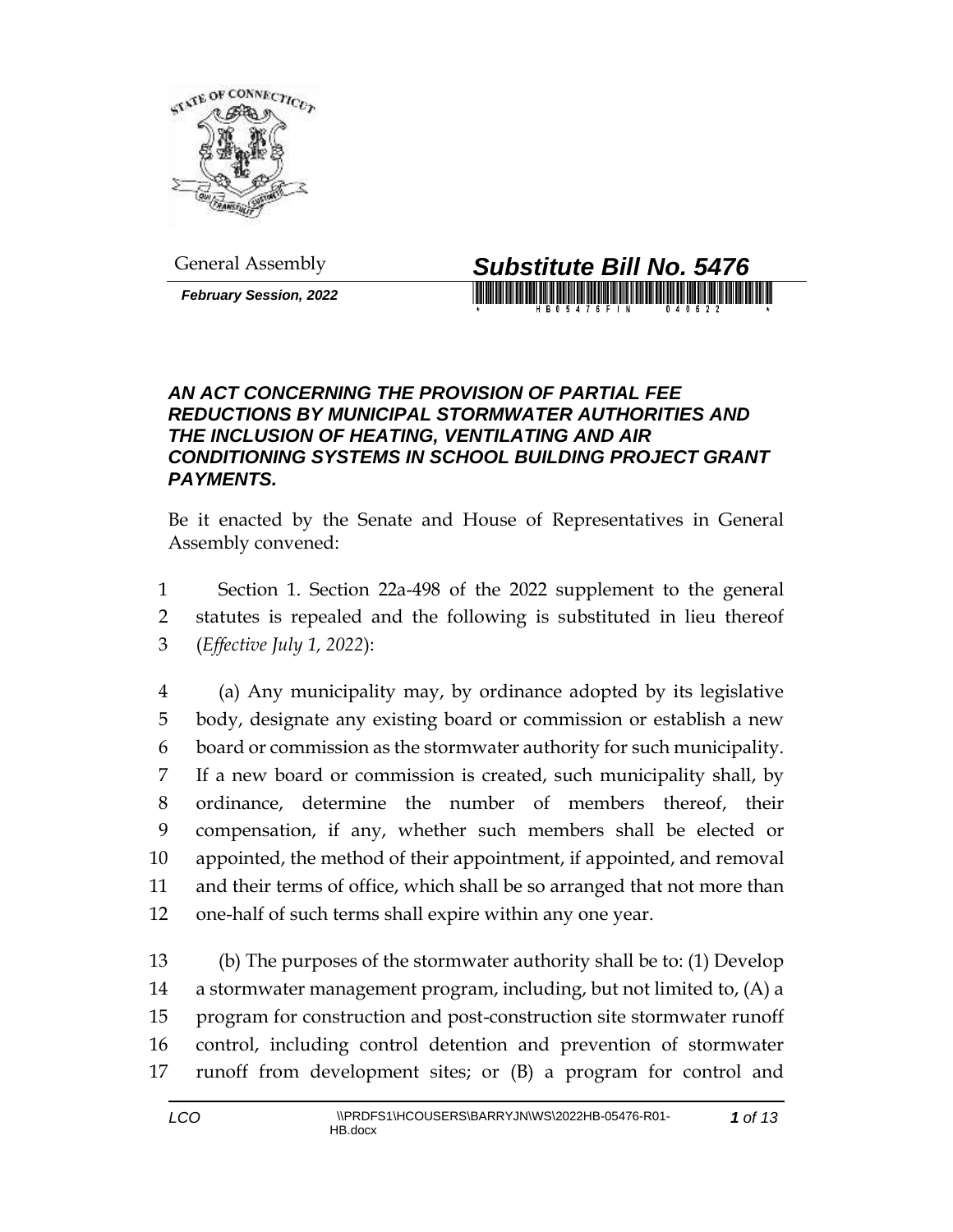abatement of stormwater pollution from existing land uses, and the detection and elimination of connections to the stormwater system that threaten the public health, welfare or the environment; (2) provide public education and outreach in the municipality relating to stormwater management activities and to establish procedures for public participation; (3) provide for the administration of the stormwater management program; (4) establish geographic boundaries of the stormwater authority district; and (5) recommend to the legislative body of the municipality in which such district is located the imposition of a fee upon the interests in real property within such district, subject to the fifteen per cent limitation on, or alternative election to exempt, properties owned by hospitals described in subdivision (3) of subsection (c) of this section, the revenues from which shall be used in carrying out any of the powers of such district. In accomplishing the purposes of this section, the stormwater authority may plan, layout, acquire, construct, reconstruct, repair, maintain, supervise and manage stormwater control systems.

 (c) (1) Any stormwater authority created by a municipality pursuant to subsection (a) of this section may levy fees, approved by the legislative body of the municipality in accordance with the provisions of subdivision (3) of this subsection, on property owners of the municipality, except as specified in subdivision (2) of this subsection, for the purposes described in subsection (b) of this section. In establishing fees for properties in its district, the stormwater authority shall consider criteria, including, but not limited to, **[**the following: The**]** 43 the area of the property containing impervious surfaces from which stormwater runoff is generated **[**,**]** and land use types that result in higher or lower concentrations of stormwater pollution. **[**and the grand list valuation of the property.**]** In establishing fees for property in its district, the stormwater authority shall **[**offer**]** provide for:

 (A) A partial fee reduction, in the form of a credit proportional to the 49 reduction in stormwater runoff, for any property in its district whose owner maintains and operates a stormwater management system that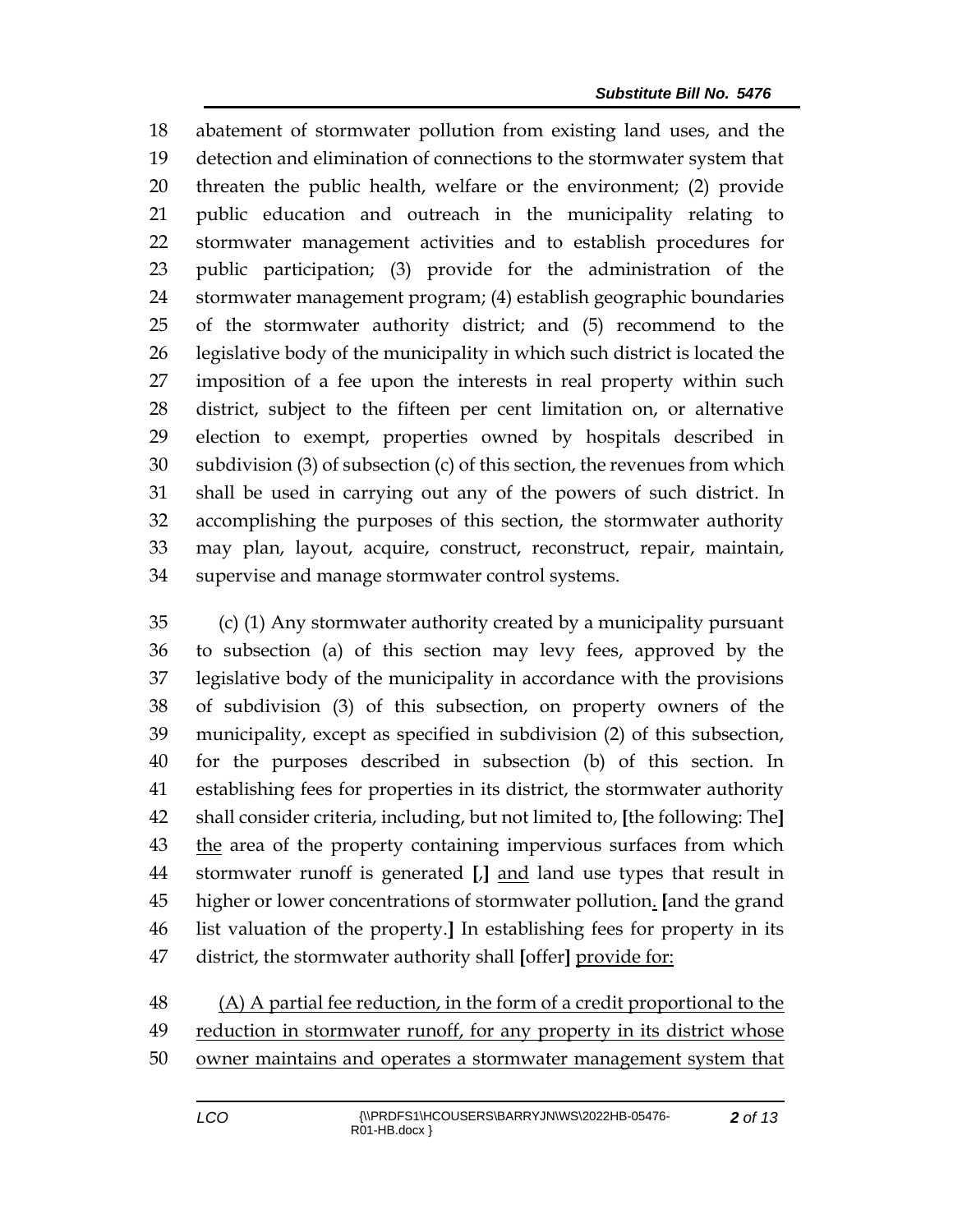complies with state and local stormwater management standards that

were in effect at the time such system was approved and which system

effectively reduces, retains or treats stormwater onsite and is approved

by the stormwater authority;

 (B) An additional partial fee reduction, in the form of a credit proportional to the reduction in stormwater runoff, for any property **[**owner**]** in its district **[**who**]** whose owner has installed and is operating and maintaining current stormwater best management practices that reduce, retain **[**,**]** or treat stormwater onsite and that are approved by the stormwater authority; **[**.**]** and

 (C) An additional partial fee reduction, in the form of a credit proportional to the reduction in stormwater runoff, for any property in its district whose owner has installed and is operating and maintaining infrastructure that reduces, retains or treats stormwater onsite and which infrastructure exceeds any requirements that may be applicable to the property under any provision of the general statutes, regulation adopted by the Commissioner of Energy and Environmental Protection or local stormwater control ordinance.

 (2) In the case of land classified as, and consisting of, farm, forest or open space land, or property owned by the state government, or any of its political subdivisions or respective agencies, the stormwater authority may only **[**levee**]** levy such fees on areas of such land that contain impervious surfaces from which stormwater discharges to a municipal separate storm sewer system.

 (3) Each stormwater authority shall present its budget annually to the legislative body of the municipality for approval. Such budget shall include the specific programs the authority proposes to undertake during the fiscal year for which the budget is presented, the projected expenditures for such programs for the fiscal year and the amount of the fee or fees the authority proposes to levy to pay for such expenditures. In no event shall the aggregate amount of the fees proposed for the fiscal year exceed the aggregate amount of such projected expenditures for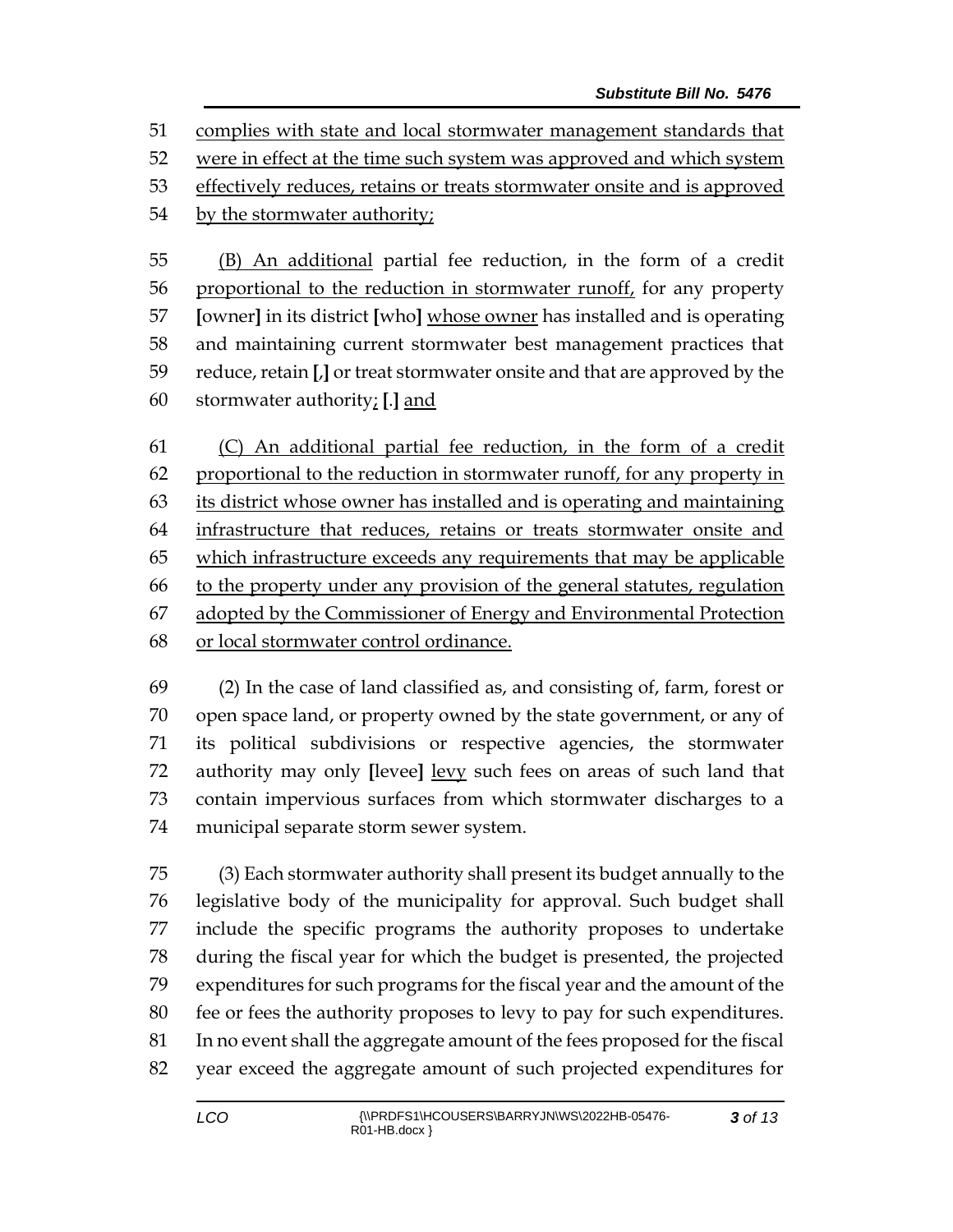the fiscal year and in no event shall more than fifteen per cent of the aggregate amount of the fees proposed for any fiscal year prior to July 1, 2026, be generated from properties located in the municipality that are owned by hospitals that are parties to the settlement agreement with the state approved pursuant to special act 19-1 of the December 2019 special session. The legislative body of the municipality shall ensure that the aggregate amount of the fees approved comply with such fifteen per cent limitation. For each such fiscal year prior to July 1, 2026, the authority shall, not later than thirty days after the conclusion of the fiscal year, (A) conduct a review to ensure that not more than fifteen per cent of the aggregate fees received for such fiscal year were generated from real property located in the municipality that is owned by one or more hospitals that are parties to the settlement agreement described in this subdivision, (B) in the event that the fees received from all such hospitals together exceed fifteen per cent of the aggregate fees received for such fiscal year, the stormwater authority shall rebate any amounts received in excess of fifteen per cent, proportionately, to such hospitals, and (C) provide the results of the stormwater authority's review, in writing to each hospital, regardless of whether a rebate is due. As an alternative to imposing the fee on properties located in the municipality that are owned by hospitals that are parties to such settlement agreement described in this subdivision, the legislative body may approve exemption of such properties from the fee until July 1, 2026. The legislative body of the municipality may approve fee amounts that are less than the amounts proposed by the authority but in no event shall the legislative body of the municipality approve fee amounts that are greater than the amounts proposed by the authority.

 (d) Any person aggrieved by the action of a stormwater authority under this section shall have the same rights and remedies for appeal and relief as are provided in the general statutes for taxpayers claiming to be aggrieved by the doings of the assessors or board of assessment appeals.

(e) The authority may adopt municipal regulations to implement the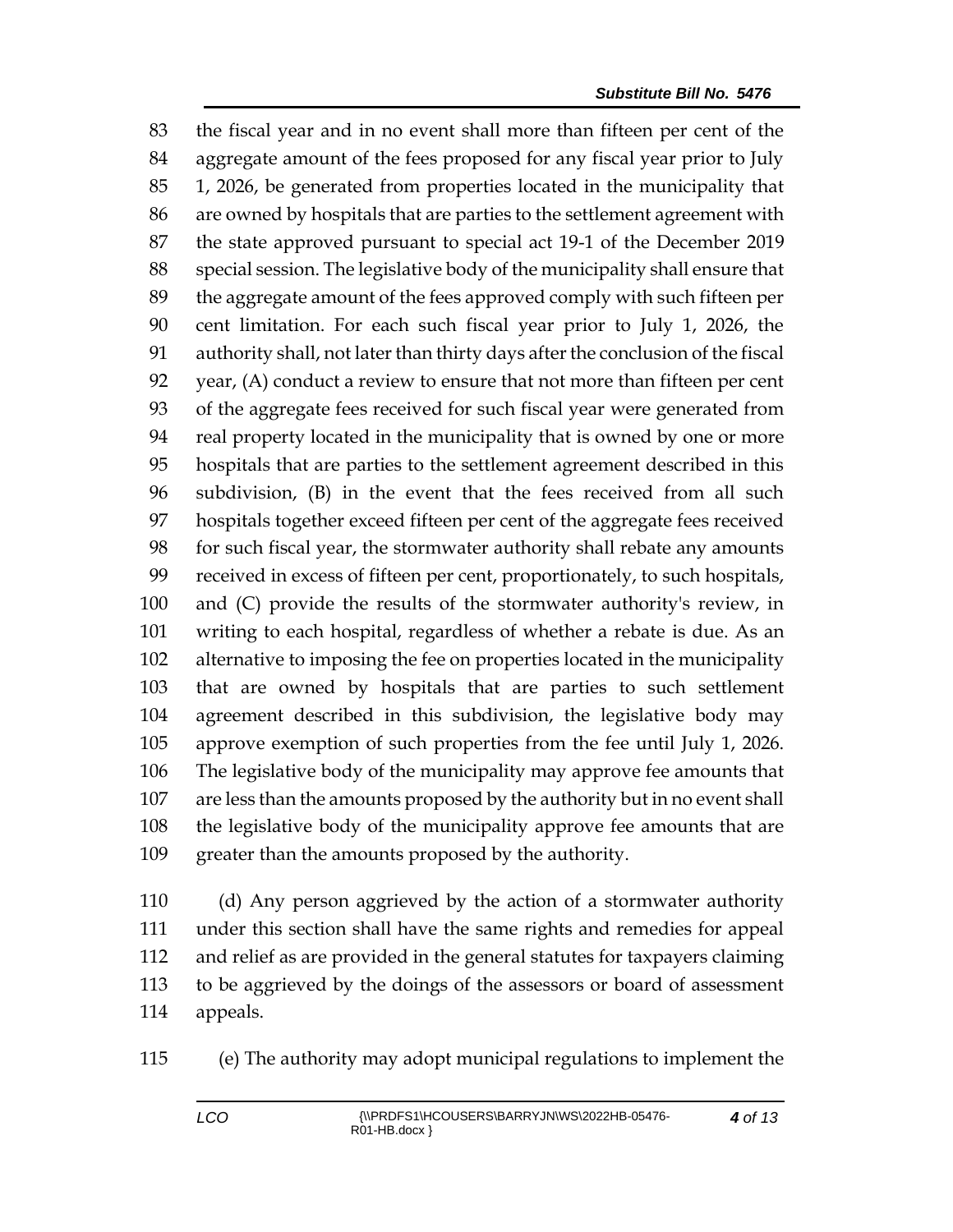stormwater management program.

 (f) The authority may, subject to the commissioner's approval, enter into contracts with any municipal or regional entity to accomplish the purposes of this section.

 (g) For purposes of this section and sections 22a-498a and 22a-498b, "municipality" means any town, city, borough, consolidated town and city or consolidated town or borough. "Municipality" does not include any local school district, regional school district, metropolitan district, district, as defined in section 7-324, or any other municipal corporation or authority authorized to issue bonds, notes or other obligations under the provisions of the general statutes or any special act.

 Sec. 2. Section 10-283 of the 2022 supplement to the general statutes is repealed and the following is substituted in lieu thereof (*Effective July 1, 2022*):

 (a) (1) Each town or regional school district shall be eligible to apply for and accept grants for a school building project as provided in this chapter. Any town desiring a grant for a public school building project may, by vote of its legislative body, authorize the board of education of such town to apply to the Commissioner of Administrative Services and to accept or reject such grant for the town. Any regional school board may vote to authorize the supervising agent of the regional school district to apply to the Commissioner of Administrative Services for and to accept or reject such grant for the district. Applications for such grants under this chapter shall be made by the superintendent of schools of such town or regional school district on the form provided and in the manner prescribed by the Commissioner of Administrative Services. The application form shall require the superintendent of schools to affirm that the school district considered the maximization of natural light, the use and feasibility of wireless connectivity technology and, on and after July 1, 2014, the school safety infrastructure criteria, developed by the School Safety Infrastructure Council, pursuant to section 10-292r, in projects for new construction and alteration or renovation of a school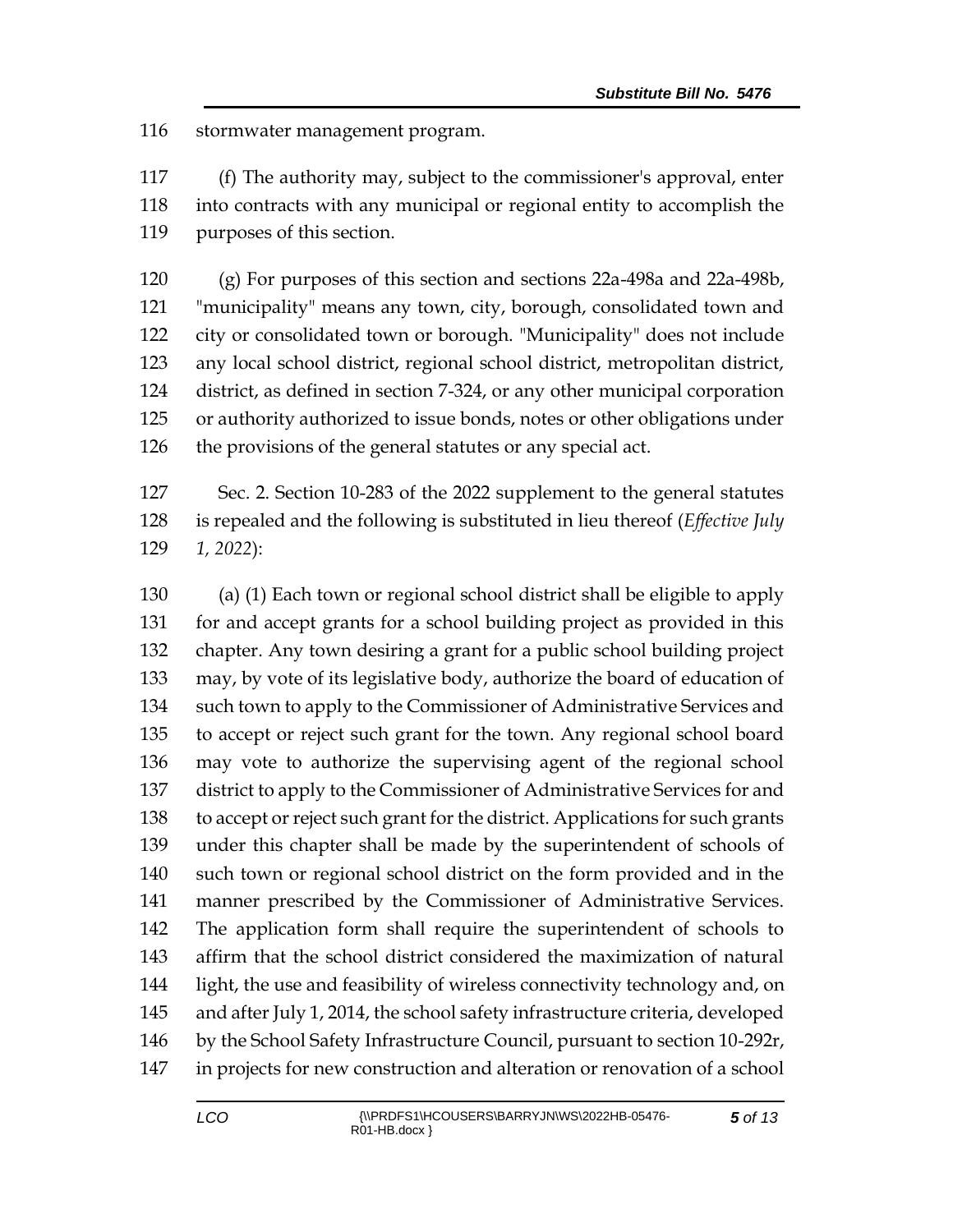building. The Commissioner of Administrative Services shall review each grant application for a school building project for compliance with educational requirements and on the basis of categories for building projects established by the Commissioner of Administrative Services in accordance with this section. The Commissioner of Education shall evaluate, if appropriate, whether the project will assist the state in meeting its obligations pursuant to the decision in Sheff v. O'Neill, 238 Conn. 1 (1996), or any related stipulation or order in effect, as determined by the Commissioner of Education. The Commissioner of Administrative Services shall consult with the Commissioner of Education in reviewing grant applications submitted for purposes of subsection (a) of section 10-65 or section 10-76e on the basis of the educational needs of the applicant. The Commissioner of Administrative Services shall review each grant application for a school building project for compliance with standards for school building projects pursuant to regulations, adopted in accordance with section 10- 287c, and, on and after July 1, 2014, the school safety infrastructure criteria, developed by the School Safety Infrastructure Council pursuant to section 10-292r. Notwithstanding the provisions of this chapter, the Board of Trustees of the Community-Technical Colleges on behalf of Quinebaug Valley Community College and Three Rivers Community College and the following entities that will operate an interdistrict magnet school that will assist the state in meeting its obligations pursuant to the decision in Sheff v. O'Neill, 238 Conn. 1 (1996), or any related stipulation or order in effect, as determined by the Commissioner of Education, may apply for and shall be eligible to receive grants for school building projects pursuant to section 10-264h for such a school: (A) The Board of Trustees of the Community- Technical Colleges on behalf of a regional community-technical college, (B) the Board of Trustees of the Connecticut State University System on behalf of a state university, (C) the Board of Trustees for The University of Connecticut on behalf of the university, (D) the board of governors for an independent institution of higher education, as defined in subsection (a) of section 10a-173, or the equivalent of such a board, on behalf of the independent institution of higher education, (E)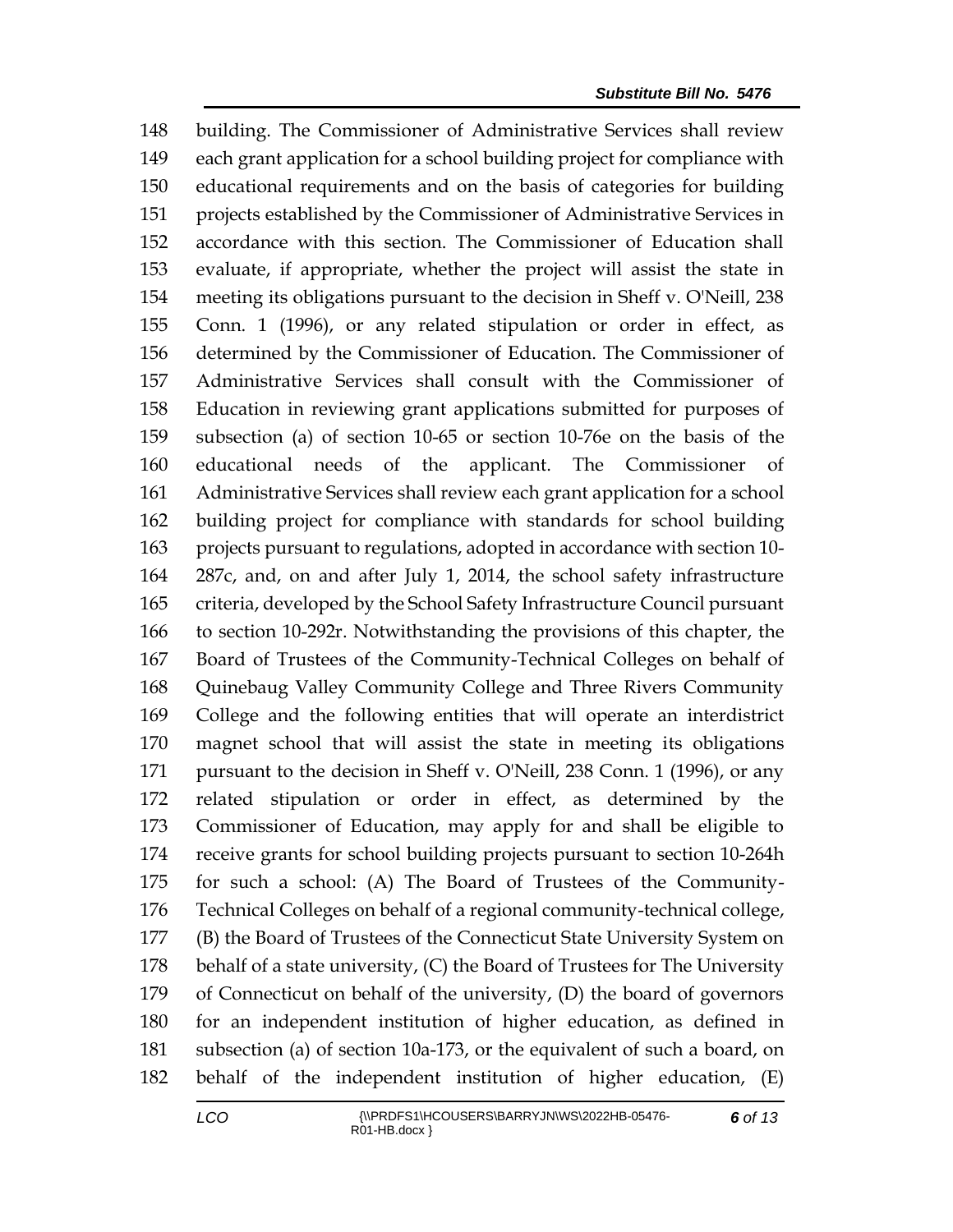cooperative arrangements pursuant to section 10-158a, and (F) any other third-party not-for-profit corporation approved by the Commissioner of Education.

 (2) The Commissioner of Administrative Services shall assign each school building project to a category on the basis of whether such project is primarily required to: (A) Create new facilities or alter existing facilities to provide for mandatory instructional programs pursuant to this chapter, for physical education facilities in compliance with Title IX of the Elementary and Secondary Education Act of 1972 where such programs or such compliance cannot be provided within existing facilities or for the correction of code violations which cannot be reasonably addressed within existing program space; (B) create new facilities or alter existing facilities to enhance mandatory instructional programs pursuant to this chapter or provide comparable facilities among schools to all students at the same grade level or levels within the school district unless such project is otherwise explicitly included in another category pursuant to this section; and (C) create new facilities or alter existing facilities to provide supportive services, provided in no event shall such supportive services include swimming pools, auditoriums, outdoor athletic facilities, tennis courts, elementary school playgrounds, site improvement or garages or storage, parking or general recreation areas. All applications submitted prior to July first shall be reviewed promptly by the Commissioner of Administrative Services. The Commissioner of Administrative Services shall estimate the amount of the grant for which such project is eligible, in accordance with the provisions of section 10-285a, provided an application for a school building project determined by the Commissioner of Education to be a project that will assist the state in meeting its obligations pursuant to the decision in Sheff v. O'Neill, 238 Conn. 1 (1996), or any related stipulation or order in effect, as determined by the Commissioner of Education, shall have until September first to submit an application for such a project and may have until December first of the same year to secure and report all local and state approvals required to complete the grant application. The Commissioner of Administrative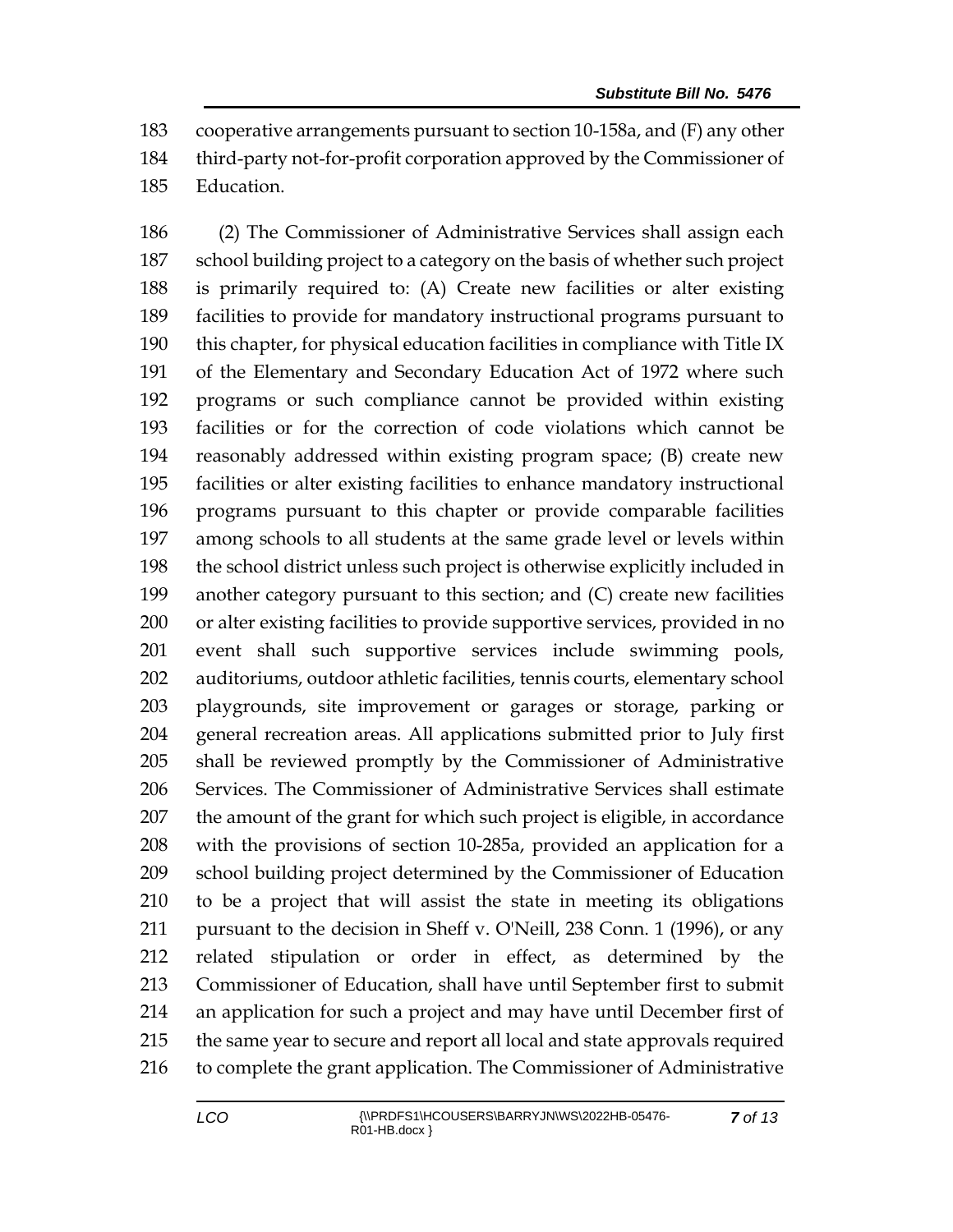Services shall annually prepare a listing of all such eligible school building projects listed by category together with the amount of the estimated grants for such projects and shall submit the same to the Governor, the Secretary of the Office of Policy and Management and the 221 General Assembly on or before the fifteenth day of December, except as provided in section 10-283a, with a request for authorization to enter into grant commitments. On or before December thirty-first annually, the Secretary of the Office of Policy and Management may submit comments and recommendations regarding each eligible project on such listing of eligible school building projects to the school construction committee, established pursuant to section 10-283a. Each such listing shall include a report on the following factors for each eligible project: (i) An enrollment projection and the capacity of the school, (ii) a substantiation of the estimated total project costs, (iii) the readiness of such eligible project to begin construction, (iv) efforts made by the local or regional board of education to redistrict, reconfigure, merge or close schools under the jurisdiction of such board prior to submitting an application under this section, (v) enrollment and capacity information for all of the schools under the jurisdiction of such board for the five years prior to application for a school building project grant, (vi) enrollment projections and capacity information for all of the schools under the jurisdiction of such board for the eight years following the date such application is submitted, and (vii) the state's education priorities relating to reducing racial and economic isolation for the school district. For the period beginning July 1, 2006, and ending June 30, 2012, no project, other than a project for a technical education and career school, may appear on the separate schedule of authorized projects which have changed in cost more than twice. On and after July 1, 2012, no project, other than a project for a technical education and career school, may appear on the separate schedule of authorized projects which have changed in cost more than once, except the Commissioner of Administrative Services may allow a project to appear on such separate schedule of authorized projects a second time if the town or regional school district for such project can demonstrate that exigent circumstances require such project to appear a second time on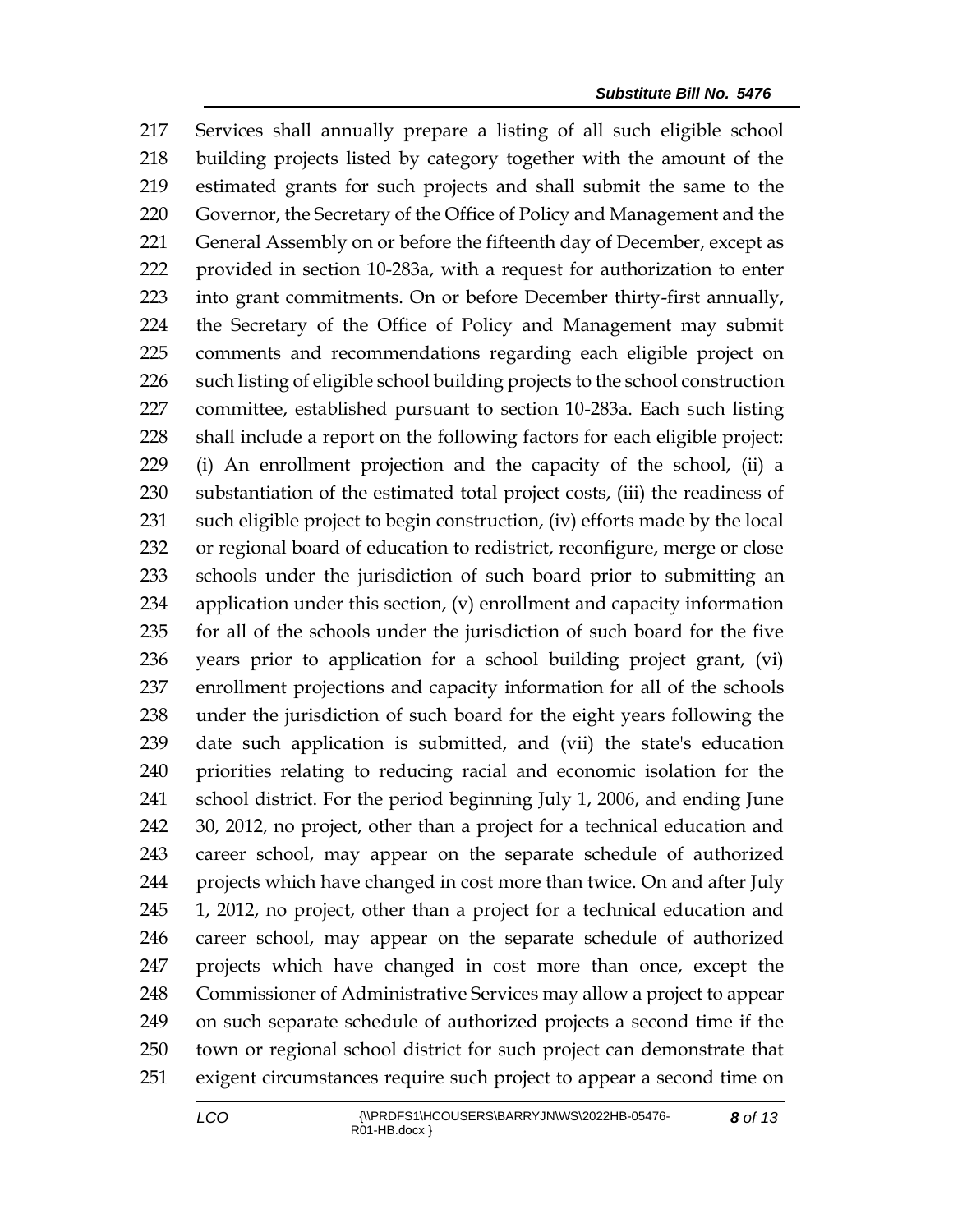such separate schedule of authorized projects. Notwithstanding any provision of this chapter, no projects which have changed in scope or cost to the degree determined by the Commissioner of Administrative Services, in consultation with the Commissioner of Education, shall be eligible for reimbursement under this chapter unless it appears on such list. The percentage determined pursuant to section 10-285a at the time a school building project on such schedule was originally authorized shall be used for purposes of the grant for such project. On and after July 1, 2006, a project that was not previously authorized as an interdistrict magnet school shall not receive a higher percentage for reimbursement than that determined pursuant to section 10-285a at the time a school building project on such schedule was originally authorized. The General Assembly shall annually authorize the Commissioner of Administrative Services to enter into grant commitments on behalf of the state in accordance with the commissioner's categorized listing for such projects as the General Assembly shall determine. The Commissioner of Administrative Services may not enter into any such grant commitments except pursuant to such legislative authorization. Any regional school district which assumes the responsibility for completion of a public school building project shall be eligible for a grant pursuant to subdivision (5) or (6), as the case may be, of subsection (a) of section 10-286 when such project is completed and accepted by such regional school district.

 (3) (A) All final calculations completed by the Department of Administrative Services for school building projects shall include a computation of the state grant for the school building project amortized on a straight line basis over a twenty-year period for school building projects with costs equal to or greater than two million dollars and over a ten-year period for school building projects with costs less than two million dollars. Any town or regional school district which abandons, sells, leases, demolishes or otherwise redirects the use of such a school building project to other than a public school use during such amortization period shall refund to the state the unamortized balance of the state grant remaining as of the date the abandonment, sale, lease,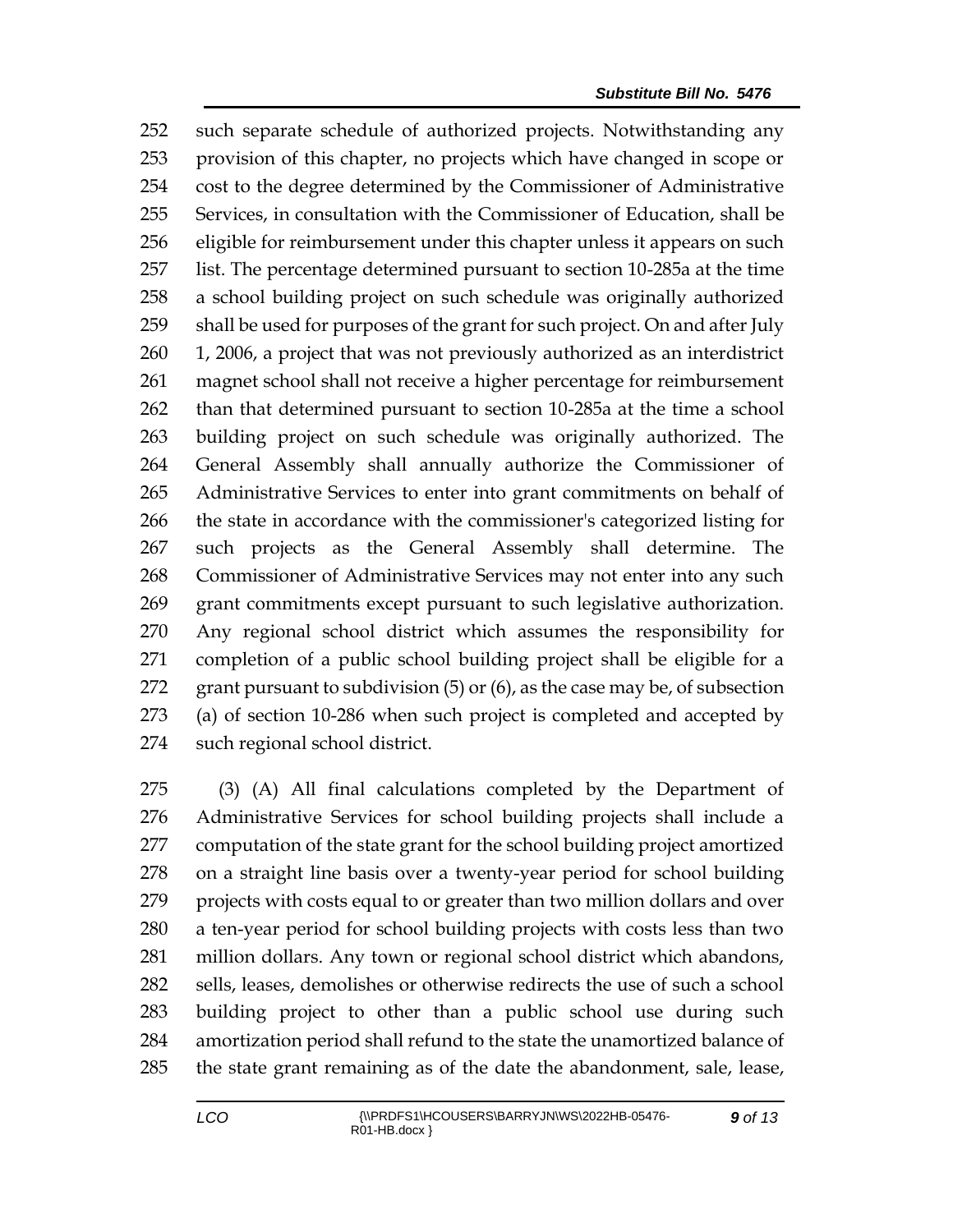demolition or redirection occurs. The amortization period for a project shall begin on the date the project was accepted as complete by the local or regional board of education. A town or regional school district required to make a refund to the state pursuant to this subdivision may request forgiveness of such refund if the building is redirected for public use. The Department of Administrative Services shall include as an addendum to the annual school construction priority list all those towns requesting forgiveness. General Assembly approval of the priority list containing such request shall constitute approval of such request. This subdivision shall not apply to projects to correct safety, health and other code violations or to remedy certified school indoor air quality emergencies approved pursuant to subsection (b) of this section or projects subject to the provisions of section 10-285c.

 (B) If the board of governors for an independent institution of higher education, as defined in subsection (a) of section 10a-173, or the equivalent of such a board, on behalf of the independent institution of higher education, that operates an interdistrict magnet school makes private use of any portion of a school building in which such operator received a school building project grant pursuant to this chapter, such operator shall annually submit a report to the Commissioner of Education that demonstrates that such operator provides an equal to or greater than in-kind or supplemental benefit of such institution's facilities to students enrolled in such interdistrict magnet school that outweighs the private use of such school building. If the commissioner finds that the private use of such school building exceeds the in-kind or supplemental benefit to magnet school students, the commissioner may require such institution to refund to the state the unamortized balance of the state grant.

 (C) Any moneys refunded to the state pursuant to subparagraphs (A) and (B) of this subdivision shall be deposited in the state's tax-exempt proceeds fund and used not later than sixty days after repayment to pay debt service on, including redemption, defeasance or purchase of, outstanding bonds of the state the interest on which is not included in

*of 13*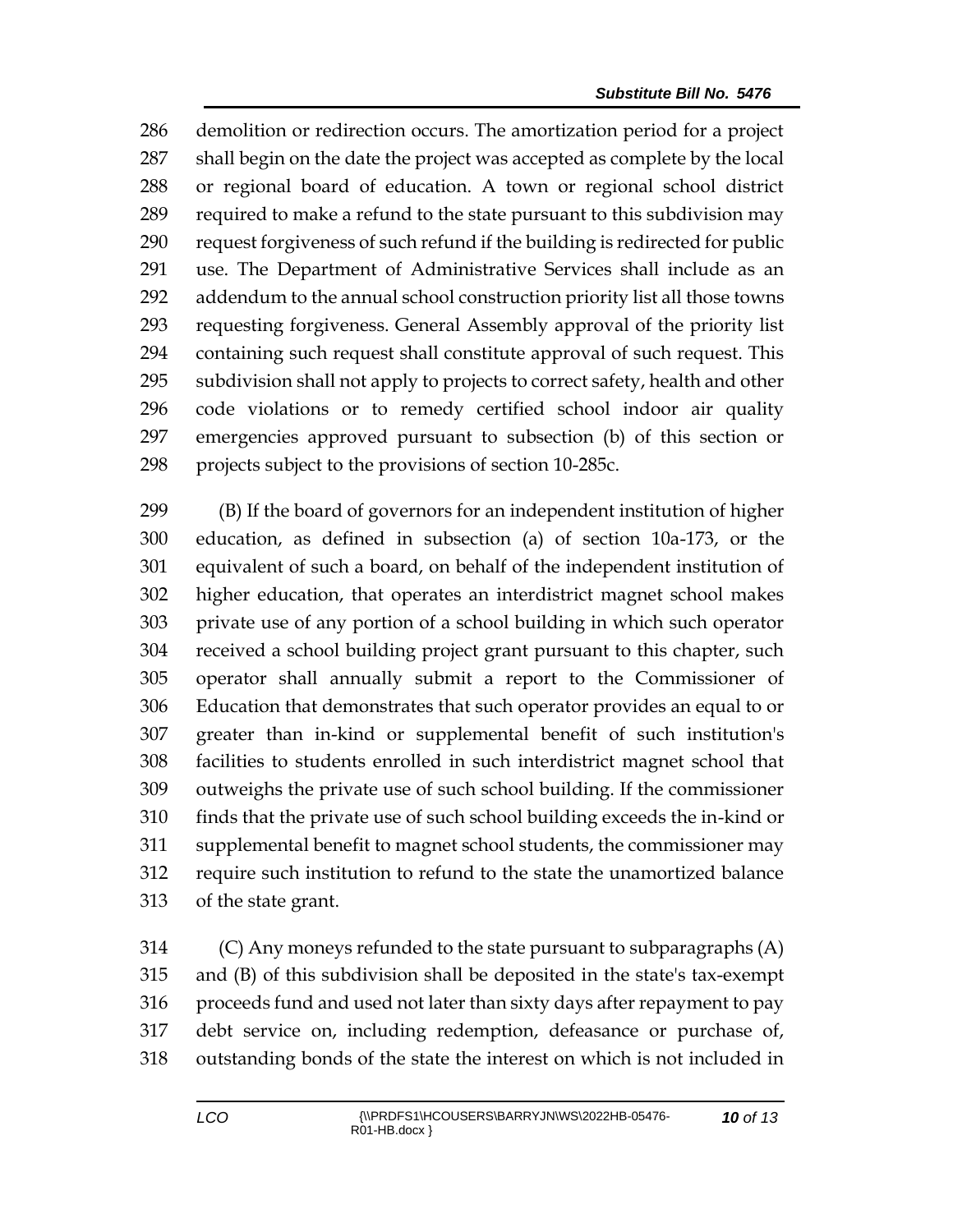gross income pursuant to Section 103 of the Internal Revenue Code of 1986, or any subsequent corresponding internal revenue code of the United States, as from time to time amended.

 (b) (1) Notwithstanding the application date requirements of this section, at any time within the limit of available grant authorization and within the limit of appropriated funds, the Commissioner of Administrative Services, in consultation with the Commissioner of Education, may approve applications for grants and make payments for such grants, for any of the following reasons: (A) To assist school building projects to remedy damage from fire and catastrophe, (B) to correct safety, health and other code violations, (C) to replace roofs, including the replacement or installation of skylights as part of the roof replacement project, (D) to remedy a certified school indoor air quality emergency, (E) to install insulation for exterior walls and attics, (F) to purchase and install a limited use and limited access elevator, windows, photovoltaic panels, wind generation systems, building management systems, a public school administrative or service facility or portable classroom buildings, provided portable classroom building projects shall not create a new facility or cause an existing facility to be modified so that the portable buildings comprise a substantial percentage of the total facility area, as determined by the commissioner, **[**or**]** (G) for school security projects, including, but not limited to, making improvements to existing school security infrastructure or installing new school security infrastructure, or (H) to install, replace or repair a heating, ventilation or air conditioning system.

 (2) Not later than seven calendar days following the discovery of a reason described in subparagraphs (A) to (F), inclusive, of subdivision (1) of this subsection, the superintendent of schools of a town or regional school district shall notify the Commissioner of Administrative Services in writing of such reason in order to be eligible for a grant under this subsection. Such superintendent shall submit an application to the commissioner not later than six months following such notification in order to receive a grant under this subsection.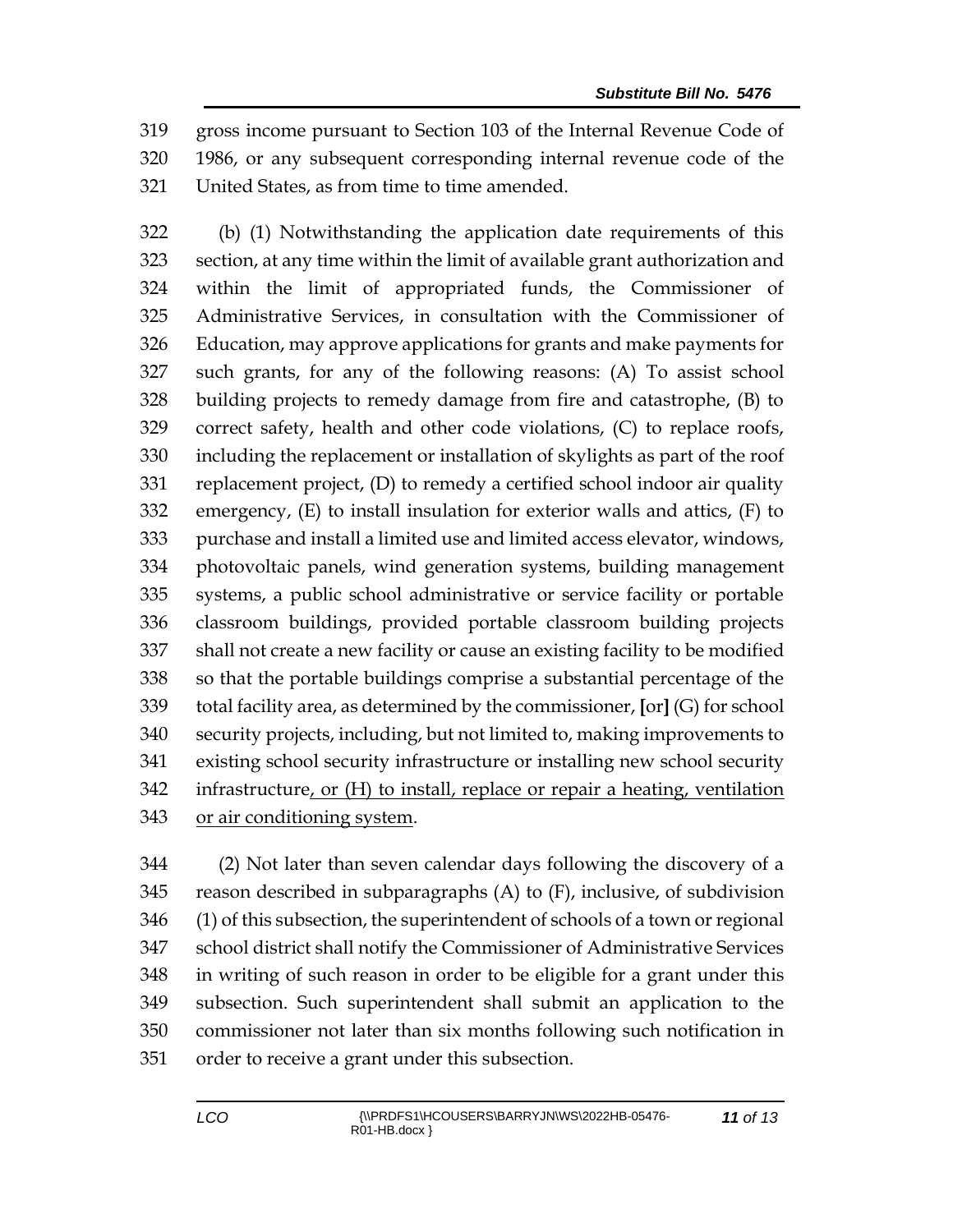(c) No school building project shall be added to the list prepared by the Commissioner of Administrative Services pursuant to subsection (a) of this section after such list is submitted to the committee of the General Assembly appointed pursuant to section 10-283a unless (1) the project is for a school placed on probation by the New England Association of Schools and Colleges and the project is necessary to preserve accreditation, (2) the project is necessary to replace a school building for which a state agency issued a written notice of its intent to take the school property for public purpose, (3) it is a school building project determined by the Commissioner of Education to be a project that will assist the state in meeting its obligations pursuant to the decision in Sheff v. O'Neill, 238 Conn. 1 (1996), or any related stipulation or order in effect, as determined by the Commissioner of Education. The provisions of this subsection shall not apply to projects previously authorized by the General Assembly that require special legislation to correct procedural deficiencies.

 (d) No school building project shall be added to the list prepared by the Commissioner of Administrative Services pursuant to subsection (a) of this section, unless the applicant, prior to submitting an application, has (1) secured funding authorization for the local share of the project costs and such authorization has become effective pursuant to the general statutes and local ordinance or charter, or (2) scheduled and prepared a referendum, if required, the results of which shall be submitted on or before the fifteenth day of November in the year of application. The reimbursement percentage for a project covered by this subsection shall reflect the rates in effect during the fiscal year in which such local funding authorization is secured.

This act shall take effect as follows and shall amend the following sections:

| Section 1 | July 1, 2022        | 22a-498 |
|-----------|---------------------|---------|
| Sec. 2    | <i>July 1, 2022</i> | 10-283  |